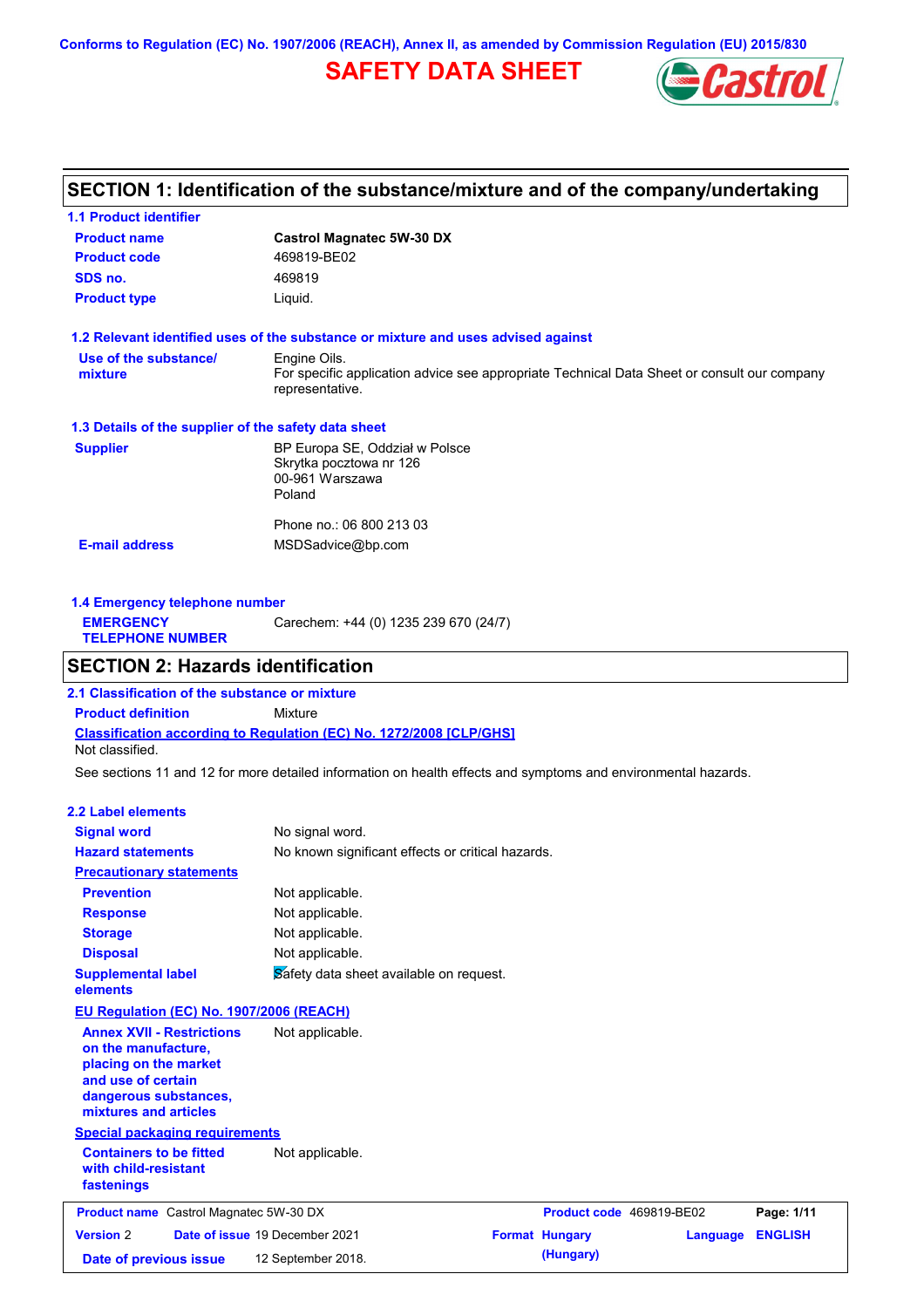# **SECTION 2: Hazards identification**

| <b>Tactile warning of danger</b>                                                                                         | Not applicable.                                                                                                                                                                                                          |
|--------------------------------------------------------------------------------------------------------------------------|--------------------------------------------------------------------------------------------------------------------------------------------------------------------------------------------------------------------------|
| 2.3 Other hazards                                                                                                        |                                                                                                                                                                                                                          |
| <b>Results of PBT and vPvB</b><br>assessment                                                                             | Product does not meet the criteria for PBT or vPvB according to Regulation (EC) No. 1907/2006,<br>Annex XIII.                                                                                                            |
| <b>Product meets the criteria</b><br>for PBT or vPvB according<br>to Regulation (EC) No.<br><b>1907/2006, Annex XIII</b> | This mixture does not contain any substances that are assessed to be a PBT or a vPvB.                                                                                                                                    |
| Other hazards which do<br>not result in classification                                                                   | Defatting to the skin.<br>USED ENGINE OILS<br>Used engine oil may contain hazardous components which have the potential to cause skin<br>cancer.<br>See Toxicological Information, section 11 of this Safety Data Sheet. |

# **SECTION 3: Composition/information on ingredients**

|  | <b>3.2 Mixtures</b> |  |
|--|---------------------|--|
|--|---------------------|--|

Highly refined base oil (IP 346 DMSO extract < 3%). Proprietary performance additives. **Mixture Product definition**

| <b>Product/ingredient</b><br>name                                      | <b>Identifiers</b>                                                                     | %           | <b>Regulation (EC) No.</b><br>1272/2008 [CLP] | <b>Type</b> |
|------------------------------------------------------------------------|----------------------------------------------------------------------------------------|-------------|-----------------------------------------------|-------------|
| $\mathcal{D}$ istillates (petroleum), hydrotreated<br>heavy paraffinic | REACH #: 01-2119484627-25<br>EC: $265-157-1$<br>CAS: 64742-54-7<br>Index: 649-467-00-8 | ≥50 - ≤75   | Asp. Tox. 1, H304                             | [1] [2]     |
| Distillates (petroleum), hydrotreated<br>heavy paraffinic              | REACH #: 01-2119484627-25<br>EC: 265-157-1<br>CAS: 64742-54-7<br>Index: 649-467-00-8   | $≥10 - ≤25$ | Not classified.                               | $[2]$       |
| Distillates (petroleum), solvent-<br>dewaxed heavy paraffinic          | EC: $265-169-7$<br>CAS: 64742-65-0<br>Index: 649-474-00-6                              | $≥10 - ≤25$ | Not classified.                               | $[2]$       |

**See Section 16 for the full text of the H statements declared above.**

### Type

[1] Substance classified with a health or environmental hazard

[2] Substance with a workplace exposure limit

[3] Substance meets the criteria for PBT according to Regulation (EC) No. 1907/2006, Annex XIII

[4] Substance meets the criteria for vPvB according to Regulation (EC) No. 1907/2006, Annex XIII

[5] Substance of equivalent concern

[6] Additional disclosure due to company policy

Occupational exposure limits, if available, are listed in Section 8.

### **SECTION 4: First aid measures**

### **4.1 Description of first aid measures**

| Eye contact                       | In case of contact, immediately flush eyes with plenty of water for at least 15 minutes. Eyelids<br>should be held away from the eyeball to ensure thorough rinsing. Check for and remove any<br>contact lenses. Get medical attention. |
|-----------------------------------|-----------------------------------------------------------------------------------------------------------------------------------------------------------------------------------------------------------------------------------------|
| <b>Skin contact</b>               | Wash skin thoroughly with soap and water or use recognised skin cleanser. Remove<br>contaminated clothing and shoes. Wash clothing before reuse. Clean shoes thoroughly before<br>reuse. Get medical attention if irritation develops.  |
| <b>Inhalation</b>                 | Finhaled, remove to fresh air. Get medical attention if symptoms occur.                                                                                                                                                                 |
| Ingestion                         | Do not induce vomiting unless directed to do so by medical personnel. Get medical attention if<br>symptoms occur.                                                                                                                       |
| <b>Protection of first-aiders</b> | No action shall be taken involving any personal risk or without suitable training.                                                                                                                                                      |

### **4.2 Most important symptoms and effects, both acute and delayed**

See Section 11 for more detailed information on health effects and symptoms.

### **Potential acute health effects**

| <b>Inhalation</b> | $\overline{V}$ apour inhalation under ambient conditions is not normally a problem due to low vapour |
|-------------------|------------------------------------------------------------------------------------------------------|
|                   | pressure.                                                                                            |

| <b>Product name</b> Castrol Magnatec 5W-30 DX |  | <b>Product code</b> 469819-BE02       |  | Page: 2/11            |                  |  |
|-----------------------------------------------|--|---------------------------------------|--|-----------------------|------------------|--|
| <b>Version 2</b>                              |  | <b>Date of issue 19 December 2021</b> |  | <b>Format Hungary</b> | Language ENGLISH |  |
| Date of previous issue                        |  | 12 September 2018.                    |  | (Hungary)             |                  |  |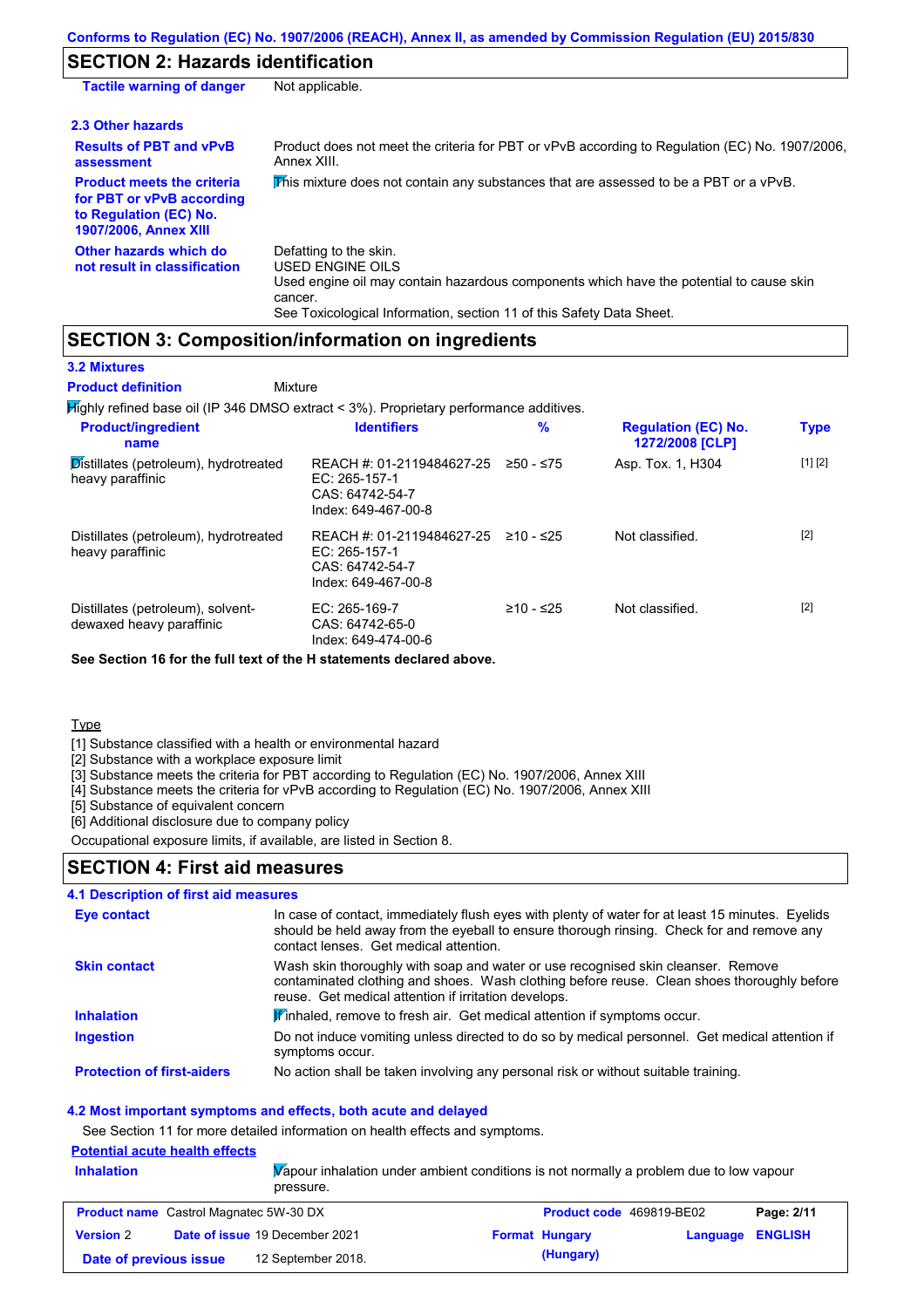### **Conforms to Regulation (EC) No. 1907/2006 (REACH), Annex II, as amended by Commission Regulation (EU) 2015/830**

# **SECTION 4: First aid measures**

| <b>Ingestion</b>    | No known significant effects or critical hazards.                                                                 |
|---------------------|-------------------------------------------------------------------------------------------------------------------|
| <b>Skin contact</b> | Defatting to the skin. May cause skin dryness and irritation.                                                     |
| <b>Eye contact</b>  | No known significant effects or critical hazards.                                                                 |
|                     | Delayed and immediate effects as well as chronic effects from short and long-term exposure                        |
| <b>Inhalation</b>   | Overexposure to the inhalation of airborne droplets or aerosols may cause irritation of the<br>respiratory tract. |
| <b>Ingestion</b>    | Ingestion of large quantities may cause nausea and diarrhoea.                                                     |
| <b>Skin contact</b> | Prolonged or repeated contact can defat the skin and lead to irritation and/or dermatitis.                        |
| <b>Eye contact</b>  | Potential risk of transient stinging or redness if accidental eye contact occurs.                                 |
|                     |                                                                                                                   |

### **4.3 Indication of any immediate medical attention and special treatment needed**

| <b>Notes to physician</b>                                 | Treatment should in general be symptomatic and directed to relieving any effects.                                                                                                                                                                                                                                                                                 |  |  |  |
|-----------------------------------------------------------|-------------------------------------------------------------------------------------------------------------------------------------------------------------------------------------------------------------------------------------------------------------------------------------------------------------------------------------------------------------------|--|--|--|
|                                                           | <b>SECTION 5: Firefighting measures</b>                                                                                                                                                                                                                                                                                                                           |  |  |  |
| 5.1 Extinguishing media                                   |                                                                                                                                                                                                                                                                                                                                                                   |  |  |  |
| <b>Suitable extinguishing</b><br>media                    | In case of fire, use foam, dry chemical or carbon dioxide extinguisher or spray.                                                                                                                                                                                                                                                                                  |  |  |  |
| <b>Unsuitable extinguishing</b><br>media                  | Do not use water jet. The use of a water jet may cause the fire to spread by splashing the<br>burning product.                                                                                                                                                                                                                                                    |  |  |  |
| 5.2 Special hazards arising from the substance or mixture |                                                                                                                                                                                                                                                                                                                                                                   |  |  |  |
| <b>Hazards from the</b><br>substance or mixture           | In a fire or if heated, a pressure increase will occur and the container may burst.                                                                                                                                                                                                                                                                               |  |  |  |
| <b>Hazardous combustion</b><br>products                   | Combustion products may include the following:<br>carbon oxides $(CO, CO2)$ (carbon monoxide, carbon dioxide)                                                                                                                                                                                                                                                     |  |  |  |
| <b>5.3 Advice for firefighters</b>                        |                                                                                                                                                                                                                                                                                                                                                                   |  |  |  |
| <b>Special precautions for</b><br>fire-fighters           | No action shall be taken involving any personal risk or without suitable training. Promptly<br>isolate the scene by removing all persons from the vicinity of the incident if there is a fire.                                                                                                                                                                    |  |  |  |
| <b>Special protective</b><br>equipment for fire-fighters  | Fire-fighters should wear appropriate protective equipment and self-contained breathing<br>apparatus (SCBA) with a full face-piece operated in positive pressure mode. Clothing for fire-<br>fighters (including helmets, protective boots and gloves) conforming to European standard EN<br>469 will provide a basic level of protection for chemical incidents. |  |  |  |

# **SECTION 6: Accidental release measures**

|                                                          | 6.1 Personal precautions, protective equipment and emergency procedures                                                                                                                                                                                                                                                                                                                        |
|----------------------------------------------------------|------------------------------------------------------------------------------------------------------------------------------------------------------------------------------------------------------------------------------------------------------------------------------------------------------------------------------------------------------------------------------------------------|
| For non-emergency<br>personnel                           | No action shall be taken involving any personal risk or without suitable training. Evacuate<br>surrounding areas. Keep unnecessary and unprotected personnel from entering. Do not touch<br>or walk through spilt material. Floors may be slippery; use care to avoid falling. Put on<br>appropriate personal protective equipment.                                                            |
| For emergency responders                                 | If specialised clothing is required to deal with the spillage, take note of any information in<br>Section 8 on suitable and unsuitable materials. See also the information in "For non-<br>emergency personnel".                                                                                                                                                                               |
| <b>6.2 Environmental</b><br><b>precautions</b>           | Avoid dispersal of spilt material and runoff and contact with soil, waterways, drains and sewers.<br>Inform the relevant authorities if the product has caused environmental pollution (sewers,<br>waterways, soil or air).                                                                                                                                                                    |
| 6.3 Methods and material for containment and cleaning up |                                                                                                                                                                                                                                                                                                                                                                                                |
| <b>Small spill</b>                                       | Stop leak if without risk. Move containers from spill area. Absorb with an inert material and<br>place in an appropriate waste disposal container. Dispose of via a licensed waste disposal<br>contractor.                                                                                                                                                                                     |
| Large spill                                              | Stop leak if without risk. Move containers from spill area. Prevent entry into sewers, water<br>courses, basements or confined areas. Contain and collect spillage with non-combustible,<br>absorbent material e.g. sand, earth, vermiculite or diatomaceous earth and place in container<br>for disposal according to local regulations. Dispose of via a licensed waste disposal contractor. |

| <b>Product name</b> Castrol Magnatec 5W-30 DX |  | <b>Product code</b> 469819-BE02       |  | Page: 3/11            |                         |  |
|-----------------------------------------------|--|---------------------------------------|--|-----------------------|-------------------------|--|
| <b>Version 2</b>                              |  | <b>Date of issue 19 December 2021</b> |  | <b>Format Hungary</b> | <b>Language ENGLISH</b> |  |
| Date of previous issue                        |  | 12 September 2018.                    |  | (Hungary)             |                         |  |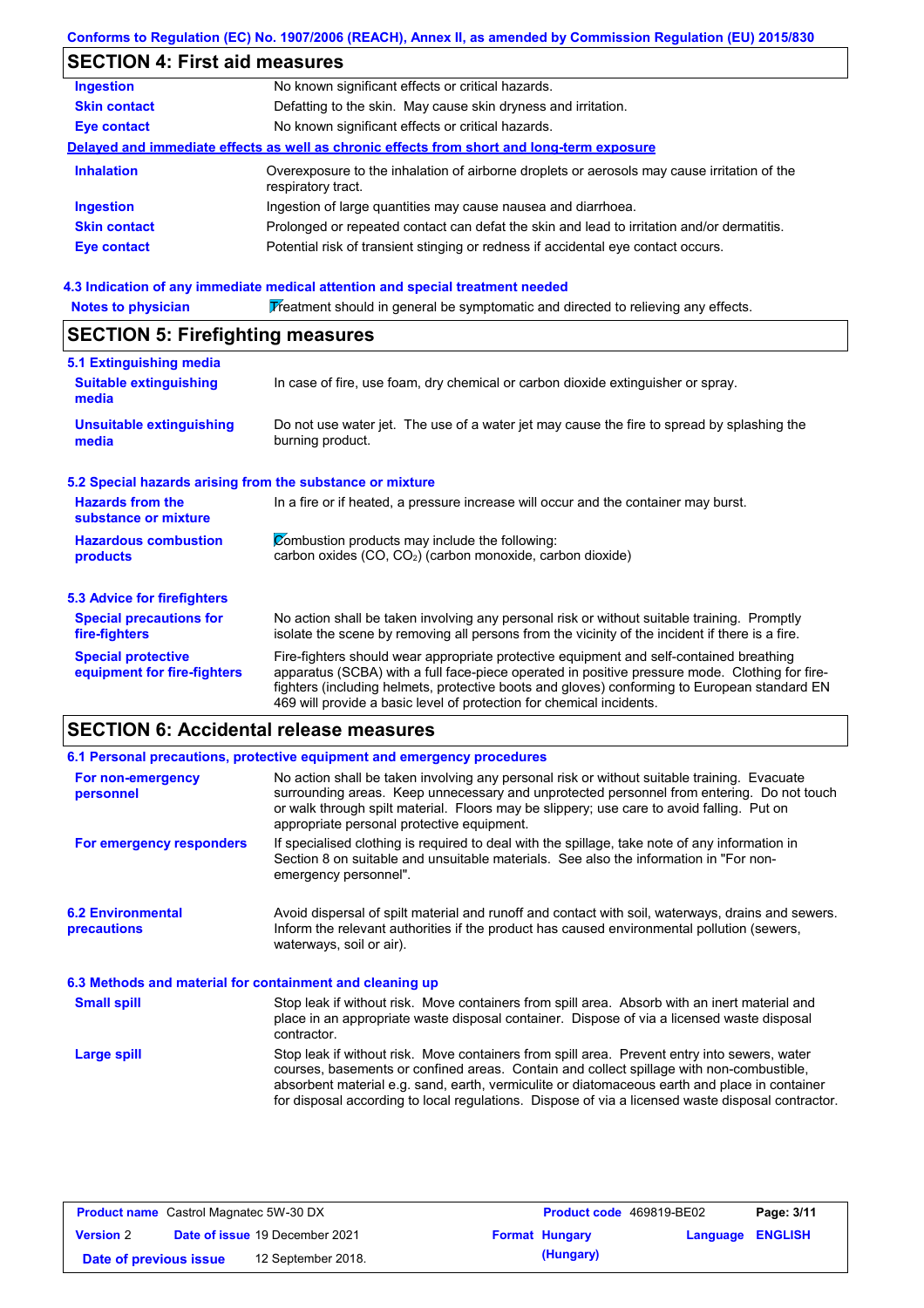# **SECTION 6: Accidental release measures**

| 6.4 Reference to other | See Section 1 for emergency contact information.                            |
|------------------------|-----------------------------------------------------------------------------|
| <b>sections</b>        | See Section 5 for firefighting measures.                                    |
|                        | See Section 8 for information on appropriate personal protective equipment. |
|                        | See Section 12 for environmental precautions.                               |
|                        | See Section 13 for additional waste treatment information.                  |

# **SECTION 7: Handling and storage**

| 7.1 Precautions for safe handling                                                    |                                                                                                                                                                                                                                                                                                                                                                                                                                                                                          |
|--------------------------------------------------------------------------------------|------------------------------------------------------------------------------------------------------------------------------------------------------------------------------------------------------------------------------------------------------------------------------------------------------------------------------------------------------------------------------------------------------------------------------------------------------------------------------------------|
| <b>Protective measures</b>                                                           | Put on appropriate personal protective equipment.                                                                                                                                                                                                                                                                                                                                                                                                                                        |
| <b>Advice on general</b><br>occupational hygiene                                     | Eating, drinking and smoking should be prohibited in areas where this material is handled,<br>stored and processed. Wash thoroughly after handling. Remove contaminated clothing and<br>protective equipment before entering eating areas. See also Section 8 for additional<br>information on hygiene measures.                                                                                                                                                                         |
| <b>7.2 Conditions for safe</b><br>storage, including any<br><i>incompatibilities</i> | Store in accordance with local requiations. Store in a dry, cool and well-ventilated area, away<br>from incompatible materials (see Section 10). Keep away from heat and direct sunlight. Keep<br>container tightly closed and sealed until ready for use. Containers that have been opened must<br>be carefully resealed and kept upright to prevent leakage. Store and use only in equipment/<br>containers designed for use with this product. Do not store in unlabelled containers. |
| <b>Not suitable</b>                                                                  | Prolonged exposure to elevated temperature                                                                                                                                                                                                                                                                                                                                                                                                                                               |
| 7.3 Specific end use(s)                                                              |                                                                                                                                                                                                                                                                                                                                                                                                                                                                                          |
| <b>Recommendations</b>                                                               | See section 1.2 and Exposure scenarios in annex, if applicable.                                                                                                                                                                                                                                                                                                                                                                                                                          |

# **SECTION 8: Exposure controls/personal protection**

| <b>8.1 Control parameters</b>                                |  |                                                                                                                                                                                                                                                                                                                                                                                                                                                                                                                                                                                                                                                                                                                                                                                                                                                                                                                                                                                                                            |  |  |  |
|--------------------------------------------------------------|--|----------------------------------------------------------------------------------------------------------------------------------------------------------------------------------------------------------------------------------------------------------------------------------------------------------------------------------------------------------------------------------------------------------------------------------------------------------------------------------------------------------------------------------------------------------------------------------------------------------------------------------------------------------------------------------------------------------------------------------------------------------------------------------------------------------------------------------------------------------------------------------------------------------------------------------------------------------------------------------------------------------------------------|--|--|--|
| <b>Occupational exposure limits</b>                          |  | No exposure limit value known.                                                                                                                                                                                                                                                                                                                                                                                                                                                                                                                                                                                                                                                                                                                                                                                                                                                                                                                                                                                             |  |  |  |
| <b>Product/ingredient name</b>                               |  | <b>Exposure limit values</b>                                                                                                                                                                                                                                                                                                                                                                                                                                                                                                                                                                                                                                                                                                                                                                                                                                                                                                                                                                                               |  |  |  |
| Distillates (petroleum), hydrotreated heavy paraffinic       |  | 25/2000. (IX.30) Ministry of Health and Ministry of Social and Family<br>Affairs Joint Decree (Hungary).<br>CEIL: 5 mg/m <sup>3</sup> Issued/Revised: 1/2002 Form: Mist                                                                                                                                                                                                                                                                                                                                                                                                                                                                                                                                                                                                                                                                                                                                                                                                                                                    |  |  |  |
| Distillates (petroleum), hydrotreated heavy paraffinic       |  | 25/2000. (IX.30) Ministry of Health and Ministry of Social and Family<br>Affairs Joint Decree (Hungary).<br>CEIL: 5 mg/m <sup>3</sup> Issued/Revised: 1/2002 Form: Mist                                                                                                                                                                                                                                                                                                                                                                                                                                                                                                                                                                                                                                                                                                                                                                                                                                                    |  |  |  |
| Distillates (petroleum), solvent-dewaxed heavy<br>paraffinic |  | 25/2000. (IX.30) Ministry of Health and Ministry of Social and Family<br>Affairs Joint Decree (Hungary).<br>CEIL: 5 mg/m <sup>3</sup> Issued/Revised: 1/2002 Form: Mist                                                                                                                                                                                                                                                                                                                                                                                                                                                                                                                                                                                                                                                                                                                                                                                                                                                    |  |  |  |
| guidance only.                                               |  | Whilst specific OELs for certain components may be shown in this section, other components may be present in any mist,<br>vapour or dust produced. Therefore, the specific OELs may not be applicable to the product as a whole and are provided for                                                                                                                                                                                                                                                                                                                                                                                                                                                                                                                                                                                                                                                                                                                                                                       |  |  |  |
| <b>Recommended monitoring</b><br>procedures                  |  | If this product contains ingredients with exposure limits, personal, workplace atmosphere or<br>biological monitoring may be required to determine the effectiveness of the ventilation or other<br>control measures and/or the necessity to use respiratory protective equipment. Reference<br>should be made to monitoring standards, such as the following: European Standard EN 689<br>(Workplace atmospheres - Guidance for the assessment of exposure by inhalation to chemical<br>agents for comparison with limit values and measurement strategy) European Standard EN<br>14042 (Workplace atmospheres - Guide for the application and use of procedures for the<br>assessment of exposure to chemical and biological agents) European Standard EN 482<br>(Workplace atmospheres - General requirements for the performance of procedures for the<br>measurement of chemical agents) Reference to national guidance documents for methods for<br>the determination of hazardous substances will also be required. |  |  |  |

### **Derived No Effect Level**

**No DNELs/DMELs available.** 

#### **Predicted No Effect Concentration**

No PNECs available

### **8.2 Exposure controls**

| <b>Product name</b> Castrol Magnatec 5W-30 DX |  |                                       | <b>Product code</b> 469819-BE02 |                       | Page: 4/11              |  |
|-----------------------------------------------|--|---------------------------------------|---------------------------------|-----------------------|-------------------------|--|
| <b>Version 2</b>                              |  | <b>Date of issue 19 December 2021</b> |                                 | <b>Format Hungary</b> | <b>Language ENGLISH</b> |  |
| Date of previous issue                        |  | 12 September 2018.                    |                                 | (Hungary)             |                         |  |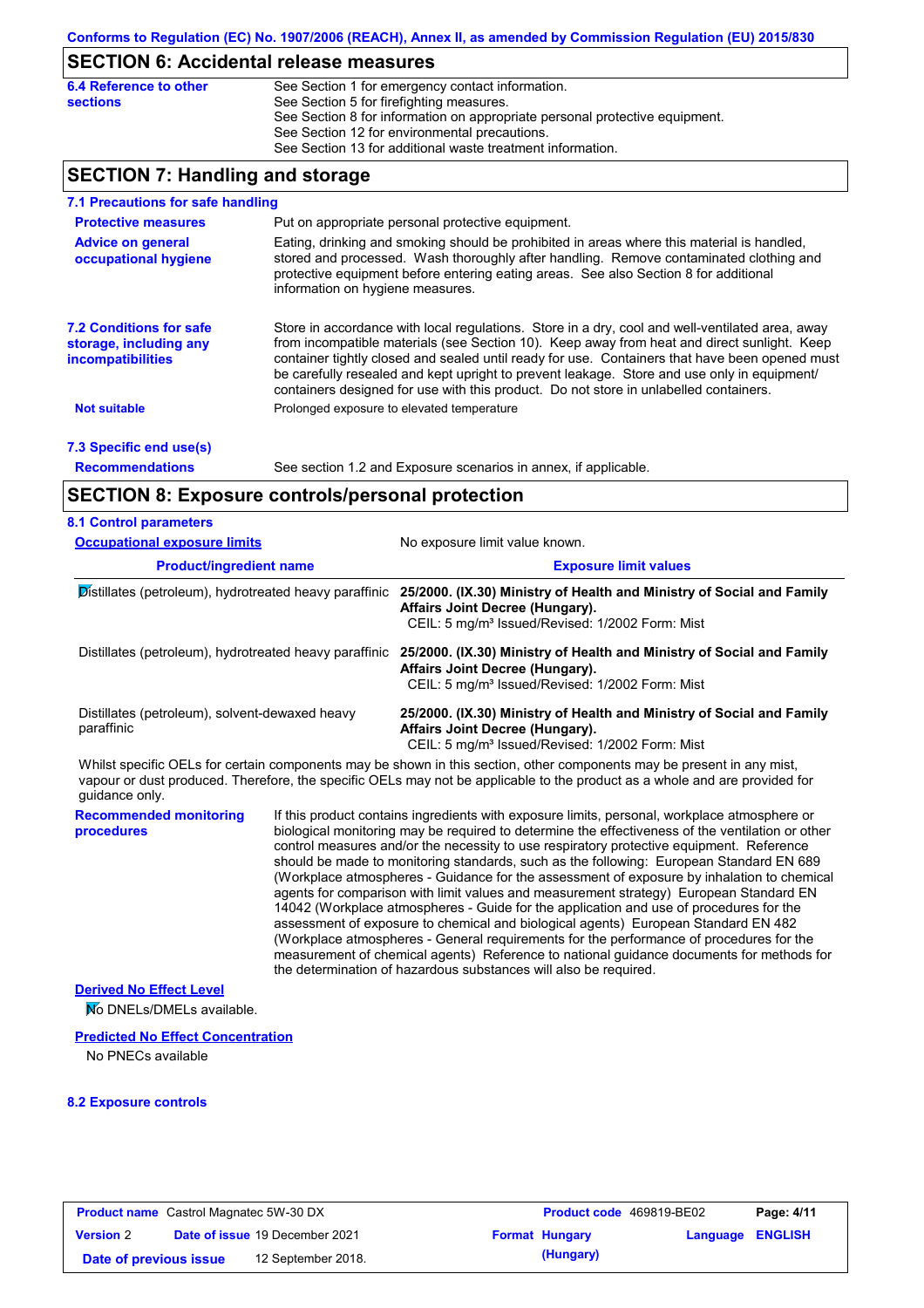# **SECTION 8: Exposure controls/personal protection**

| <b>Appropriate engineering</b><br><b>controls</b> | Provide exhaust ventilation or other engineering controls to keep the relevant airborne<br>concentrations below their respective occupational exposure limits.<br>All activities involving chemicals should be assessed for their risks to health, to ensure<br>exposures are adequately controlled. Personal protective equipment should only be considered<br>after other forms of control measures (e.g. engineering controls) have been suitably evaluated.<br>Personal protective equipment should conform to appropriate standards, be suitable for use, be<br>kept in good condition and properly maintained.<br>Your supplier of personal protective equipment should be consulted for advice on selection and<br>appropriate standards. For further information contact your national organisation for standards.<br>The final choice of protective equipment will depend upon a risk assessment. It is important to<br>ensure that all items of personal protective equipment are compatible. |
|---------------------------------------------------|---------------------------------------------------------------------------------------------------------------------------------------------------------------------------------------------------------------------------------------------------------------------------------------------------------------------------------------------------------------------------------------------------------------------------------------------------------------------------------------------------------------------------------------------------------------------------------------------------------------------------------------------------------------------------------------------------------------------------------------------------------------------------------------------------------------------------------------------------------------------------------------------------------------------------------------------------------------------------------------------------------|
| <b>Individual protection measures</b>             |                                                                                                                                                                                                                                                                                                                                                                                                                                                                                                                                                                                                                                                                                                                                                                                                                                                                                                                                                                                                         |
| <b>Hygiene measures</b>                           | Wash hands, forearms and face thoroughly after handling chemical products, before eating,<br>smoking and using the lavatory and at the end of the working period. Ensure that eyewash<br>stations and safety showers are close to the workstation location.                                                                                                                                                                                                                                                                                                                                                                                                                                                                                                                                                                                                                                                                                                                                             |
| <b>Respiratory protection</b>                     | In case of insufficient ventilation, wear suitable respiratory equipment.<br>The correct choice of respiratory protection depends upon the chemicals being handled, the<br>conditions of work and use, and the condition of the respiratory equipment. Safety procedures<br>should be developed for each intended application. Respiratory protection equipment should<br>therefore be chosen in consultation with the supplier/manufacturer and with a full assessment<br>of the working conditions.                                                                                                                                                                                                                                                                                                                                                                                                                                                                                                   |
| <b>Eye/face protection</b>                        | Safety glasses with side shields.                                                                                                                                                                                                                                                                                                                                                                                                                                                                                                                                                                                                                                                                                                                                                                                                                                                                                                                                                                       |
| <b>Skin protection</b>                            |                                                                                                                                                                                                                                                                                                                                                                                                                                                                                                                                                                                                                                                                                                                                                                                                                                                                                                                                                                                                         |
| <b>Hand protection</b>                            | <b>General Information:</b>                                                                                                                                                                                                                                                                                                                                                                                                                                                                                                                                                                                                                                                                                                                                                                                                                                                                                                                                                                             |
|                                                   | Because specific work environments and material handling practices vary, safety procedures<br>should be developed for each intended application. The correct choice of protective gloves<br>depends upon the chemicals being handled, and the conditions of work and use. Most gloves<br>provide protection for only a limited time before they must be discarded and replaced (even the<br>best chemically resistant gloves will break down after repeated chemical exposures).                                                                                                                                                                                                                                                                                                                                                                                                                                                                                                                        |
|                                                   | Gloves should be chosen in consultation with the supplier / manufacturer and taking account of<br>a full assessment of the working conditions.                                                                                                                                                                                                                                                                                                                                                                                                                                                                                                                                                                                                                                                                                                                                                                                                                                                          |
|                                                   | Recommended: Nitrile gloves.<br><b>Breakthrough time:</b>                                                                                                                                                                                                                                                                                                                                                                                                                                                                                                                                                                                                                                                                                                                                                                                                                                                                                                                                               |
|                                                   | Breakthrough time data are generated by glove manufacturers under laboratory test conditions<br>and represent how long a glove can be expected to provide effective permeation resistance. It<br>is important when following breakthrough time recommendations that actual workplace<br>conditions are taken into account. Always consult with your glove supplier for up-to-date<br>technical information on breakthrough times for the recommended glove type.<br>Our recommendations on the selection of gloves are as follows:                                                                                                                                                                                                                                                                                                                                                                                                                                                                      |
|                                                   | Continuous contact:                                                                                                                                                                                                                                                                                                                                                                                                                                                                                                                                                                                                                                                                                                                                                                                                                                                                                                                                                                                     |
|                                                   | Gloves with a minimum breakthrough time of 240 minutes, or >480 minutes if suitable gloves<br>can be obtained.<br>If suitable gloves are not available to offer that level of protection, gloves with shorter<br>breakthrough times may be acceptable as long as appropriate glove maintenance and<br>replacement regimes are determined and adhered to.                                                                                                                                                                                                                                                                                                                                                                                                                                                                                                                                                                                                                                                |
|                                                   | Short-term / splash protection:                                                                                                                                                                                                                                                                                                                                                                                                                                                                                                                                                                                                                                                                                                                                                                                                                                                                                                                                                                         |
|                                                   | Recommended breakthrough times as above.<br>It is recognised that for short-term, transient exposures, gloves with shorter breakthrough times<br>may commonly be used. Therefore, appropriate maintenance and replacement regimes must<br>be determined and rigorously followed.                                                                                                                                                                                                                                                                                                                                                                                                                                                                                                                                                                                                                                                                                                                        |
|                                                   | <b>Glove Thickness:</b>                                                                                                                                                                                                                                                                                                                                                                                                                                                                                                                                                                                                                                                                                                                                                                                                                                                                                                                                                                                 |
|                                                   | For general applications, we recommend gloves with a thickness typically greater than 0.35 mm.                                                                                                                                                                                                                                                                                                                                                                                                                                                                                                                                                                                                                                                                                                                                                                                                                                                                                                          |
|                                                   | It should be emphasised that glove thickness is not necessarily a good predictor of glove<br>resistance to a specific chemical, as the permeation efficiency of the glove will be dependent<br>on the exact composition of the glove material. Therefore, glove selection should also be based<br>on consideration of the task requirements and knowledge of breakthrough times.<br>Glove thickness may also vary depending on the glove manufacturer, the glove type and the<br>glove model. Therefore, the manufacturers' technical data should always be taken into account<br>to ensure selection of the most appropriate glove for the task.                                                                                                                                                                                                                                                                                                                                                       |
| <b>Broduct name, Castrol Magnatos 5W 30 DY</b>    | <b>Draduct code, 160810 RE02</b><br>Dao: E/44                                                                                                                                                                                                                                                                                                                                                                                                                                                                                                                                                                                                                                                                                                                                                                                                                                                                                                                                                           |

| <b>Product name</b> Castrol Magnatec 5W-30 DX |  |                                       | <b>Product code</b> 469819-BE02 | Page: 5/11            |                  |  |
|-----------------------------------------------|--|---------------------------------------|---------------------------------|-----------------------|------------------|--|
| <b>Version 2</b>                              |  | <b>Date of issue 19 December 2021</b> |                                 | <b>Format Hungary</b> | Language ENGLISH |  |
| Date of previous issue                        |  | 12 September 2018.                    |                                 | (Hungary)             |                  |  |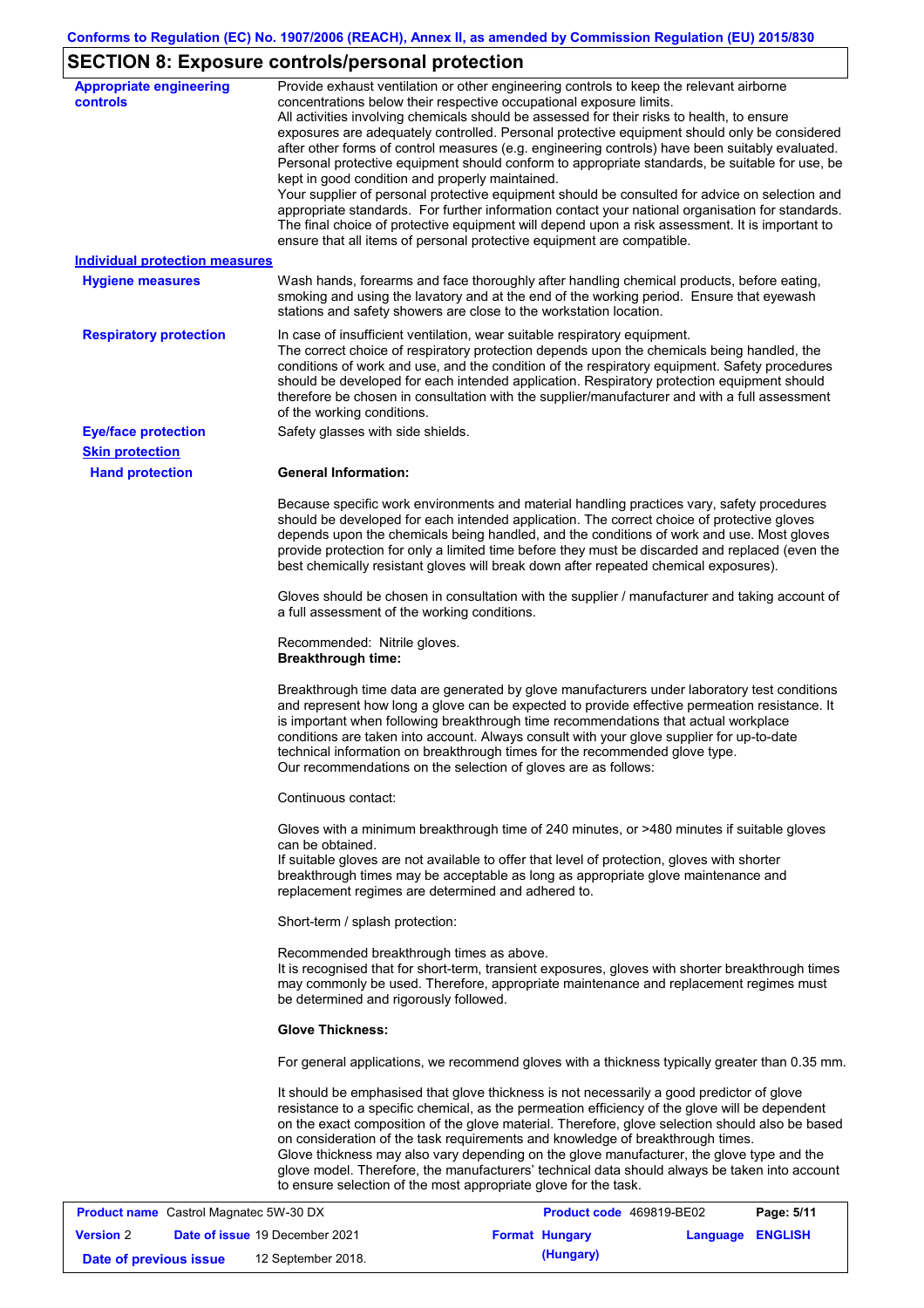# **SECTION 8: Exposure controls/personal protection**

|                                           | Note: Depending on the activity being conducted, gloves of varying thickness may be required<br>for specific tasks. For example:                                                                                                                                                                                                                                                                                                                                                                                                                                                                                                                                                      |
|-------------------------------------------|---------------------------------------------------------------------------------------------------------------------------------------------------------------------------------------------------------------------------------------------------------------------------------------------------------------------------------------------------------------------------------------------------------------------------------------------------------------------------------------------------------------------------------------------------------------------------------------------------------------------------------------------------------------------------------------|
|                                           | • Thinner gloves (down to 0.1 mm or less) may be required where a high degree of manual<br>dexterity is needed. However, these gloves are only likely to give short duration protection and<br>would normally be just for single use applications, then disposed of.                                                                                                                                                                                                                                                                                                                                                                                                                  |
|                                           | • Thicker gloves (up to 3 mm or more) may be required where there is a mechanical (as well<br>as a chemical) risk i.e. where there is abrasion or puncture potential.                                                                                                                                                                                                                                                                                                                                                                                                                                                                                                                 |
| <b>Skin and body</b>                      | Use of protective clothing is good industrial practice.<br>Personal protective equipment for the body should be selected based on the task being<br>performed and the risks involved and should be approved by a specialist before handling this<br>product.<br>Cotton or polyester/cotton overalls will only provide protection against light superficial<br>contamination that will not soak through to the skin. Overalls should be laundered on a regular<br>basis. When the risk of skin exposure is high (e.g. when cleaning up spillages or if there is a<br>risk of splashing) then chemical resistant aprons and/or impervious chemical suits and boots<br>will be required. |
| <b>Refer to standards:</b>                | Respiratory protection: EN 529<br>Gloves: EN 420, EN 374<br>Eye protection: EN 166<br>Filtering half-mask: EN 149<br>Filtering half-mask with valve: EN 405<br>Half-mask: EN 140 plus filter<br>Full-face mask: EN 136 plus filter<br>Particulate filters: EN 143<br>Gas/combined filters: EN 14387                                                                                                                                                                                                                                                                                                                                                                                   |
| <b>Environmental exposure</b><br>controls | Emissions from ventilation or work process equipment should be checked to ensure they<br>comply with the requirements of environmental protection legislation. In some cases, fume<br>scrubbers, filters or engineering modifications to the process equipment will be necessary to<br>reduce emissions to acceptable levels.                                                                                                                                                                                                                                                                                                                                                         |

## **SECTION 9: Physical and chemical properties**

The conditions of measurement of all properties are at standard temperature and pressure unless otherwise indicated.

### **9.1 Information on basic physical and chemical properties**

| <b>Physical state</b>                              | Liquid.                                                   |           |                         |                      |                          |                            |
|----------------------------------------------------|-----------------------------------------------------------|-----------|-------------------------|----------------------|--------------------------|----------------------------|
| <b>Colour</b>                                      | Amber. [Light]                                            |           |                         |                      |                          |                            |
| <b>Odour</b>                                       | Not available.                                            |           |                         |                      |                          |                            |
| <b>Odour threshold</b>                             | Not available.                                            |           |                         |                      |                          |                            |
| pH                                                 | Not applicable.                                           |           |                         |                      |                          |                            |
| <b>Melting point/freezing point</b>                | Not available.                                            |           |                         |                      |                          |                            |
| Initial boiling point and boiling<br>range         | Not available.                                            |           |                         |                      |                          |                            |
| <b>Pour point</b>                                  | $\overline{45}$ °C                                        |           |                         |                      |                          |                            |
| <b>Flash point</b>                                 | $\mathcal{Q}$ losed cup: 203°C (397.4°F) [Pensky-Martens] |           |                         |                      |                          |                            |
| <b>Evaporation rate</b>                            | Not available.                                            |           |                         |                      |                          |                            |
| <b>Flammability (solid, gas)</b>                   | Not available.                                            |           |                         |                      |                          |                            |
| <b>Upper/lower flammability or</b>                 | Not available.                                            |           |                         |                      |                          |                            |
| explosive limits                                   |                                                           |           |                         |                      |                          |                            |
| <b>Vapour pressure</b>                             | Not available.                                            |           |                         |                      |                          |                            |
|                                                    |                                                           |           | Vapour Pressure at 20°C |                      |                          | Vapour pressure at 50°C    |
|                                                    | <b>Ingredient name</b>                                    | mm Hg kPa | <b>Method</b>           | m <sub>m</sub><br>Hg | kPa                      | <b>Method</b>              |
|                                                    |                                                           |           |                         |                      |                          |                            |
|                                                    |                                                           |           |                         |                      |                          |                            |
|                                                    |                                                           |           |                         |                      |                          |                            |
|                                                    |                                                           |           |                         |                      |                          |                            |
| <b>Product name</b> Castrol Magnatec 5W-30 DX      |                                                           |           |                         |                      | Product code 469819-BE02 | Page: 6/11                 |
| <b>Version 2</b><br>Date of issue 19 December 2021 |                                                           |           | <b>Format Hungary</b>   |                      |                          | <b>ENGLISH</b><br>Language |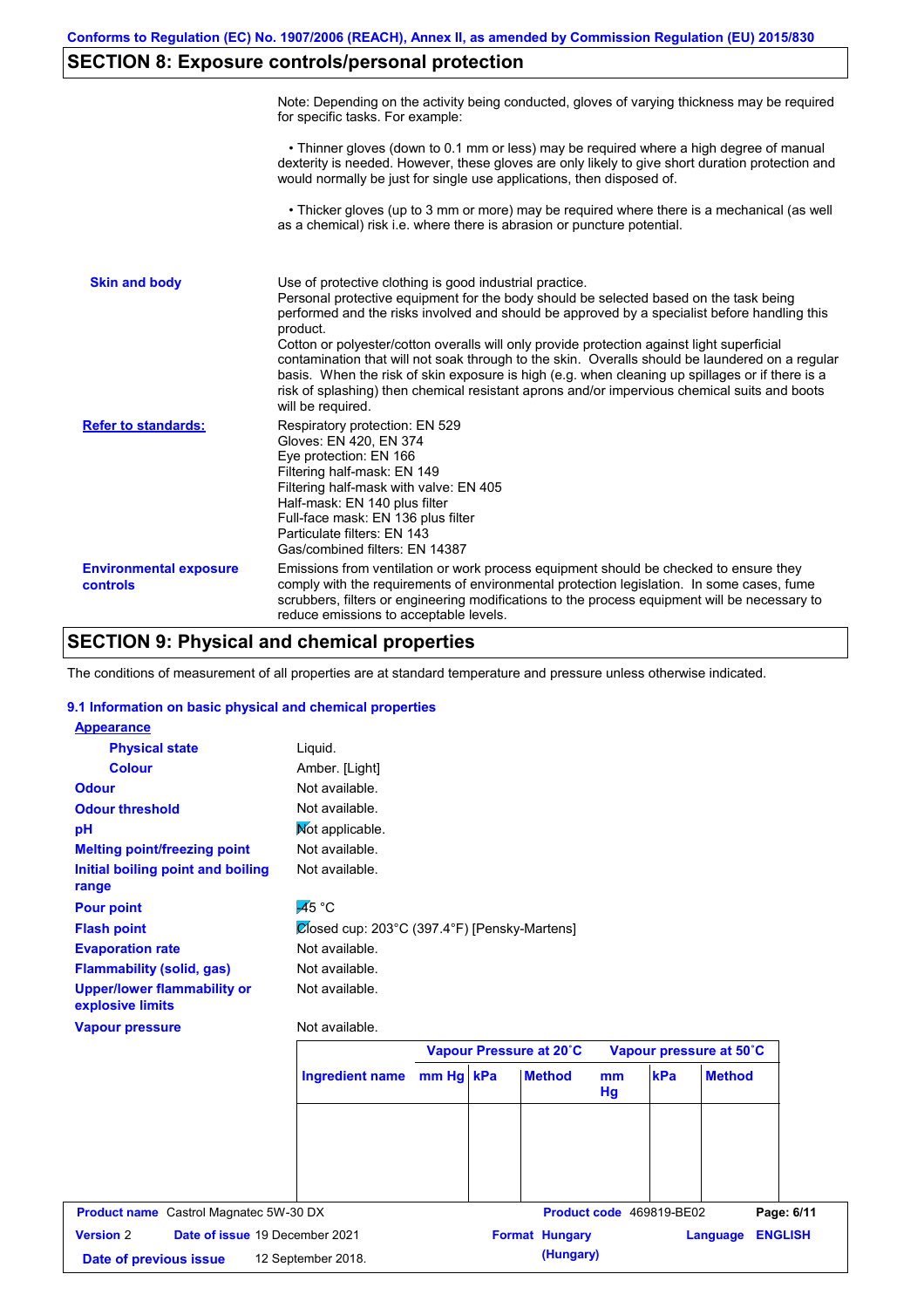# **SECTION 9: Physical and chemical properties**

| No additional information.                        |                                                                         |        |         |                                                                        |  |  |
|---------------------------------------------------|-------------------------------------------------------------------------|--------|---------|------------------------------------------------------------------------|--|--|
| 9.2 Other information                             |                                                                         |        |         |                                                                        |  |  |
| <b>Median particle size</b>                       | Mot applicable.                                                         |        |         |                                                                        |  |  |
| <b>Particle characteristics</b>                   |                                                                         |        |         |                                                                        |  |  |
| <b>Oxidising properties</b>                       | Not available.                                                          |        |         |                                                                        |  |  |
| <b>Explosive properties</b>                       | Not available.                                                          |        |         |                                                                        |  |  |
| <b>Viscosity</b>                                  | Kinematic: 63.9 mm <sup>2</sup> /s (63.9 cSt) at 40 $^{\circ}$ C        |        |         | Kinematic: 11.2 to 11.7 mm <sup>2</sup> /s (11.2 to 11.7 cSt) at 100°C |  |  |
| <b>Decomposition temperature</b>                  | Not available.                                                          |        |         |                                                                        |  |  |
| <b>Auto-ignition temperature</b>                  | Not available.                                                          |        |         |                                                                        |  |  |
| <b>Partition coefficient: n-octanol/</b><br>water | Not applicable.                                                         |        |         |                                                                        |  |  |
| <b>Solubility(ies)</b>                            | insoluble in water.                                                     |        |         |                                                                        |  |  |
| <b>Density</b>                                    | $<$ 1000 kg/m <sup>3</sup> (<1 g/cm <sup>3</sup> ) at 15 <sup>°</sup> C |        |         |                                                                        |  |  |
| <b>Relative density</b>                           | Not available.                                                          |        |         |                                                                        |  |  |
| <b>Vapour density</b>                             | Not available.                                                          |        |         |                                                                        |  |  |
|                                                   | Distillates (petroleum),<br>solvent-dewaxed<br>heavy paraffinic         | < 0.08 | < 0.011 | <b>ASTM D 5191</b>                                                     |  |  |
|                                                   | Distillates (petroleum),<br>hydrotreated heavy<br>paraffinic            | < 0.08 | < 0.011 | <b>ASTM D 5191</b>                                                     |  |  |
|                                                   | Distillates (petroleum),<br>hydrotreated heavy<br>paraffinic            | < 0.08 | < 0.011 | <b>ASTM D 5191</b>                                                     |  |  |
|                                                   |                                                                         |        |         |                                                                        |  |  |

# **SECTION 10: Stability and reactivity**

| <b>10.1 Reactivity</b>                            | No specific test data available for this product. Refer to Conditions to avoid and Incompatible<br>materials for additional information.                                |
|---------------------------------------------------|-------------------------------------------------------------------------------------------------------------------------------------------------------------------------|
| <b>10.2 Chemical stability</b>                    | The product is stable.                                                                                                                                                  |
| <b>10.3 Possibility of</b><br>hazardous reactions | Under normal conditions of storage and use, hazardous reactions will not occur.<br>Under normal conditions of storage and use, hazardous polymerisation will not occur. |
| <b>10.4 Conditions to avoid</b>                   | Avoid all possible sources of ignition (spark or flame).                                                                                                                |
| <b>10.5 Incompatible materials</b>                | Reactive or incompatible with the following materials: oxidising materials.                                                                                             |
| <b>10.6 Hazardous</b><br>decomposition products   | Under normal conditions of storage and use, hazardous decomposition products should not be<br>produced.                                                                 |

# **SECTION 11: Toxicological information**

| 11.1 Information on toxicological effects          |                                                                                                     |
|----------------------------------------------------|-----------------------------------------------------------------------------------------------------|
| <b>Acute toxicity estimates</b>                    |                                                                                                     |
| Not available.                                     |                                                                                                     |
| <b>Information on likely</b><br>routes of exposure | Routes of entry anticipated: Dermal, Inhalation.                                                    |
| <b>Potential acute health effects</b>              |                                                                                                     |
| <b>Inhalation</b>                                  | Vapour inhalation under ambient conditions is not normally a problem due to low vapour<br>pressure. |
| <b>Ingestion</b>                                   | No known significant effects or critical hazards.                                                   |
| <b>Skin contact</b>                                | Defatting to the skin. May cause skin dryness and irritation.                                       |
| Eye contact                                        | No known significant effects or critical hazards.                                                   |
|                                                    | <u>Symptoms related to the physical, chemical and toxicological characteristics</u>                 |
| <b>Inhalation</b>                                  | No specific data.                                                                                   |
| <b>Ingestion</b>                                   | No specific data.                                                                                   |

| <b>Product name</b> Castrol Magnatec 5W-30 DX |  |                                       | <b>Product code</b> 469819-BE02 |                       | Page: 7/11              |  |
|-----------------------------------------------|--|---------------------------------------|---------------------------------|-----------------------|-------------------------|--|
| <b>Version 2</b>                              |  | <b>Date of issue 19 December 2021</b> |                                 | <b>Format Hungary</b> | <b>Language ENGLISH</b> |  |
| Date of previous issue                        |  | 12 September 2018.                    |                                 | (Hungary)             |                         |  |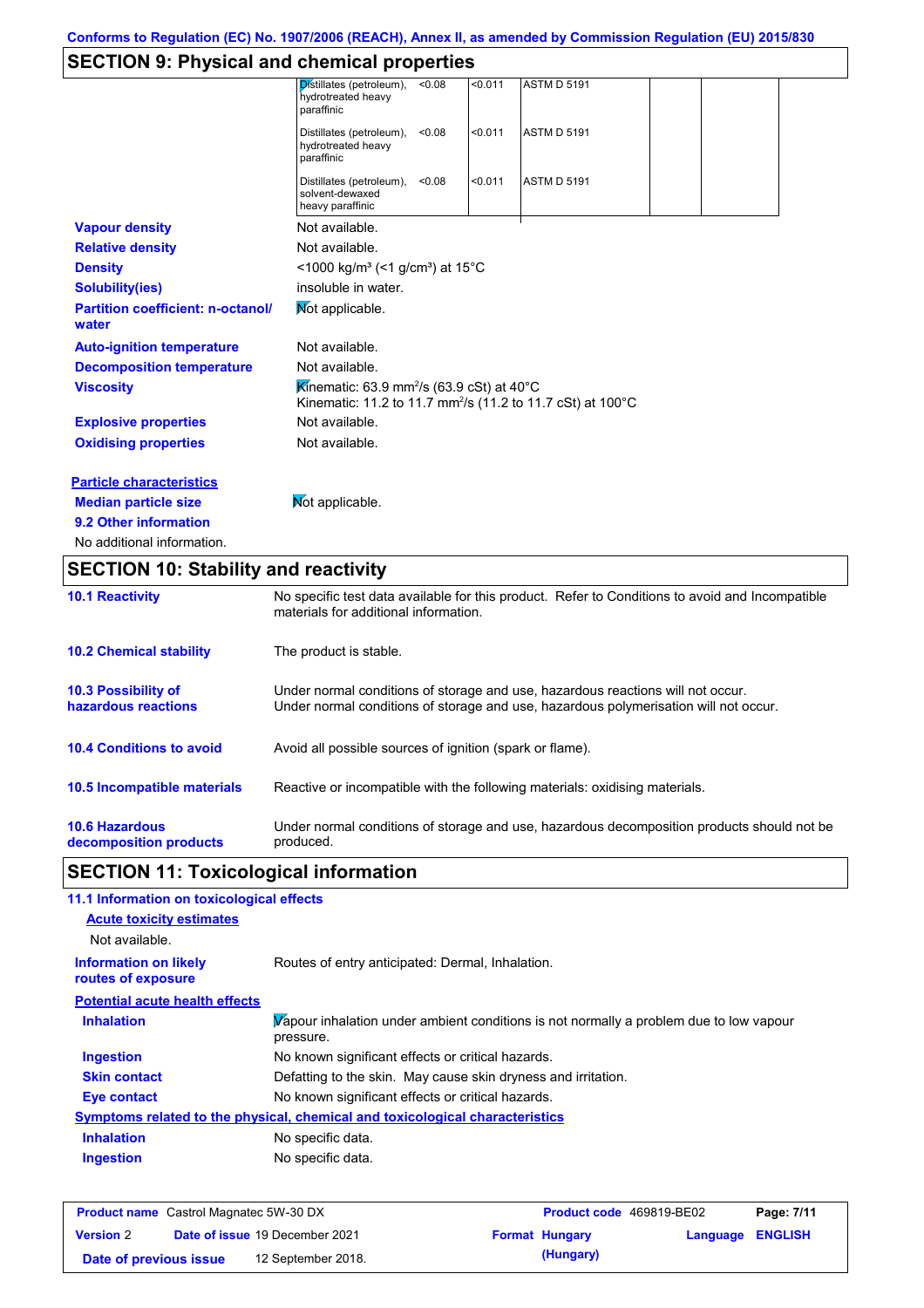# **SECTION 11: Toxicological information**

| <b>Skin contact</b>                     | Adverse symptoms may include the following:<br>irritation<br>dryness<br>cracking                                                                                                                                                                                                                                                                                                                         |
|-----------------------------------------|----------------------------------------------------------------------------------------------------------------------------------------------------------------------------------------------------------------------------------------------------------------------------------------------------------------------------------------------------------------------------------------------------------|
| <b>Eye contact</b>                      | No specific data.                                                                                                                                                                                                                                                                                                                                                                                        |
|                                         | Delayed and immediate effects as well as chronic effects from short and long-term exposure                                                                                                                                                                                                                                                                                                               |
| <b>Inhalation</b>                       | Overexposure to the inhalation of airborne droplets or aerosols may cause irritation of the<br>respiratory tract.                                                                                                                                                                                                                                                                                        |
| <b>Ingestion</b>                        | Ingestion of large quantities may cause nausea and diarrhoea.                                                                                                                                                                                                                                                                                                                                            |
| <b>Skin contact</b>                     | Prolonged or repeated contact can defat the skin and lead to irritation and/or dermatitis.                                                                                                                                                                                                                                                                                                               |
| Eye contact                             | Potential risk of transient stinging or redness if accidental eye contact occurs.                                                                                                                                                                                                                                                                                                                        |
| <b>Potential chronic health effects</b> |                                                                                                                                                                                                                                                                                                                                                                                                          |
| <b>General</b>                          | USED ENGINE OILS<br>Combustion products resulting from the operation of internal combustion engines contaminate<br>engine oils during use. Used engine oil may contain hazardous components which have the<br>potential to cause skin cancer. Frequent or prolonged contact with all types and makes of used<br>engine oil must therefore be avoided and a high standard of personal hygiene maintained. |
| <b>Carcinogenicity</b>                  | No known significant effects or critical hazards.                                                                                                                                                                                                                                                                                                                                                        |
| <b>Mutagenicity</b>                     | No known significant effects or critical hazards.                                                                                                                                                                                                                                                                                                                                                        |
| <b>Developmental effects</b>            | No known significant effects or critical hazards.                                                                                                                                                                                                                                                                                                                                                        |
| <b>Fertility effects</b>                | No known significant effects or critical hazards.                                                                                                                                                                                                                                                                                                                                                        |

# **SECTION 12: Ecological information**

### **12.1 Toxicity**

**Environmental hazards** Not classified as dangerous

### **12.2 Persistence and degradability**

**Expected to be biodegradable.** 

### **12.3 Bioaccumulative potential**

This product is not expected to bioaccumulate through food chains in the environment.

| <b>12.4 Mobility in soil</b>                            |                                                                      |
|---------------------------------------------------------|----------------------------------------------------------------------|
| <b>Soil/water partition</b><br><b>coefficient (Koc)</b> | Not available.                                                       |
| <b>Mobility</b>                                         | Spillages may penetrate the soil causing ground water contamination. |

### **12.5 Results of PBT and vPvB assessment**

Product does not meet the criteria for PBT or vPvB according to Regulation (EC) No. 1907/2006, Annex XIII.

| 12.6 Other adverse effects          |                                                                                                                           |
|-------------------------------------|---------------------------------------------------------------------------------------------------------------------------|
| <b>Other ecological information</b> | Spills may form a film on water surfaces causing physical damage to organisms. Oxygen<br>transfer could also be impaired. |

## **SECTION 13: Disposal considerations**

### **13.1 Waste treatment methods**

### **Product**

**Methods of disposal**

Where possible, arrange for product to be recycled. Dispose of via an authorised person/ licensed waste disposal contractor in accordance with local regulations.

### **Hazardous waste** Yes.

**European waste catalogue (EWC)**

| Waste code | <b>Waste designation</b>                                                                                                    |
|------------|-----------------------------------------------------------------------------------------------------------------------------|
| $130205*$  | Imineral-based non-chlorinated engine, gear and lubricating oils                                                            |
|            | However, deviation from the intended use and/or the presence of any potential contaminants may require an alternative waste |

However, deviation from the intended use and/or the presence of any potential contaminants may require an alternative waste disposal code to be assigned by the end user.

#### **Packaging**

**Methods of disposal** Where possible, arrange for product to be recycled. Dispose of via an authorised person/

licensed waste disposal contractor in accordance with local regulations.

| <b>Product name</b> Castrol Magnatec 5W-30 DX |  |                                       | <b>Product code</b> 469819-BE02 |                       | Page: 8/11              |  |
|-----------------------------------------------|--|---------------------------------------|---------------------------------|-----------------------|-------------------------|--|
| <b>Version 2</b>                              |  | <b>Date of issue 19 December 2021</b> |                                 | <b>Format Hungary</b> | <b>Language ENGLISH</b> |  |
| Date of previous issue                        |  | 12 September 2018.                    |                                 | (Hungary)             |                         |  |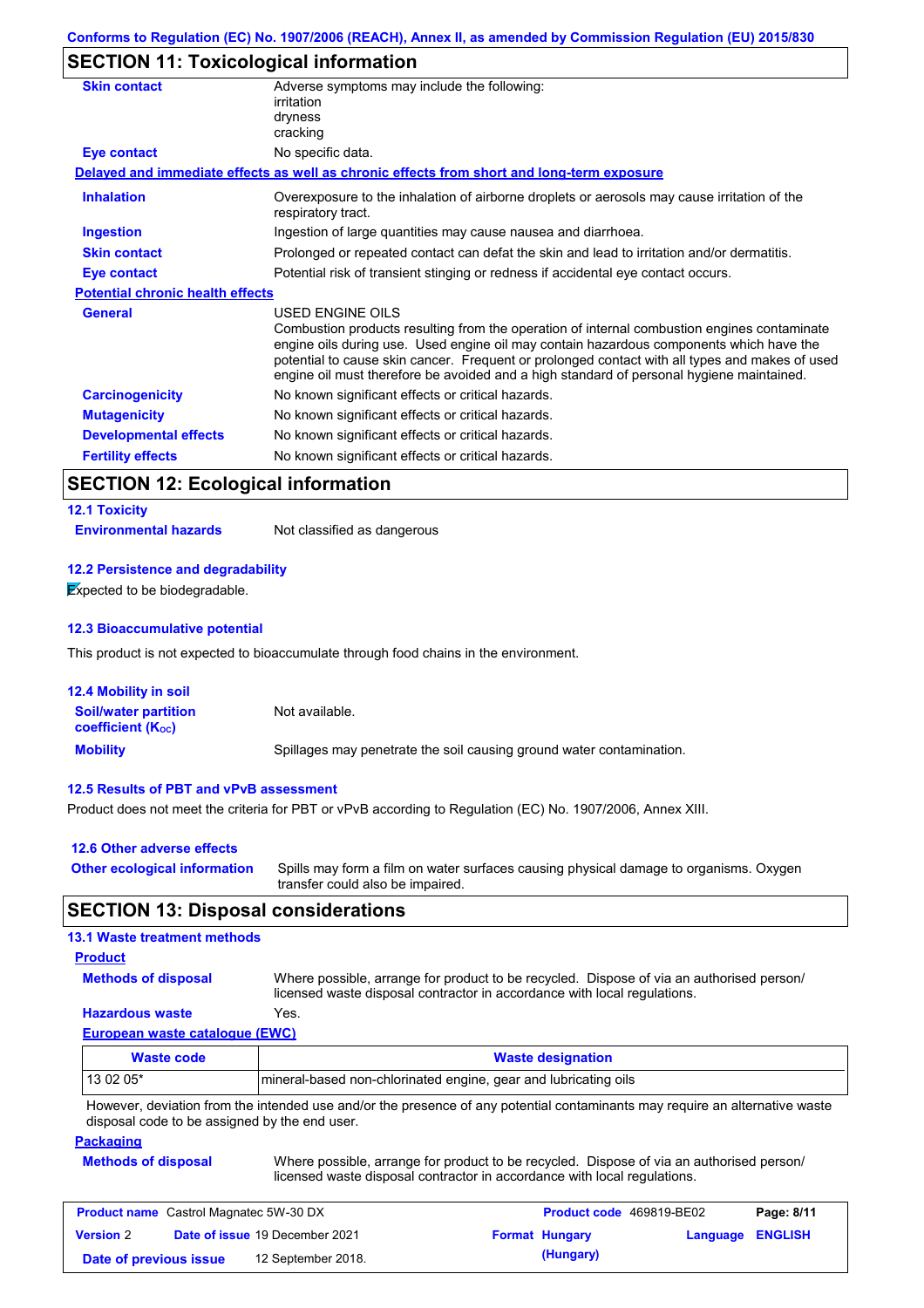**Conforms to Regulation (EC) No. 1907/2006 (REACH), Annex II, as amended by Commission Regulation (EU) 2015/830**

### **SECTION 13: Disposal considerations**

**Special precautions** This material and its container must be disposed of in a safe way. Empty containers or liners may retain some product residues. Avoid dispersal of spilt material and runoff and contact with soil, waterways, drains and sewers. **References** Commission 2014/955/EU

Directive 2008/98/EC

|                                           | <b>ADR/RID</b> | <b>ADN</b>     | <b>IMDG</b>    | <b>IATA</b>    |
|-------------------------------------------|----------------|----------------|----------------|----------------|
| 14.1 UN number                            | Not regulated. | Not regulated. | Not regulated. | Not regulated. |
| 14.2 UN proper<br>shipping name           |                |                |                |                |
| <b>14.3 Transport</b><br>hazard class(es) |                |                |                |                |
| 14.4 Packing<br>group                     |                |                |                |                |
| 14.5<br><b>Environmental</b><br>hazards   | INo.           | No.            | No.            | No.            |
| <b>Additional</b><br>information          |                |                |                |                |

**14.6 Special precautions for user** Not available.

**14.7 Transport in bulk according to IMO instruments** Not available.

### **SECTION 15: Regulatory information**

**Other regulations REACH Status** The company, as identified in Section 1, sells this product in the EU in compliance with the current requirements of REACH. **15.1 Safety, health and environmental regulations/legislation specific for the substance or mixture EU Regulation (EC) No. 1907/2006 (REACH) Annex XIV - List of substances subject to authorisation Substances of very high concern** None of the components are listed. **All components are listed or exempted.** All components are listed or exempted. **All components are listed or exempted.** All components are listed or exempted. **All components are active or exempted. All components are listed or exempted.** All components are listed or exempted. **United States inventory (TSCA 8b) Australia inventory (AIIC) Canada inventory China inventory (IECSC) Japan inventory (CSCL) Korea inventory (KECI) Philippines inventory (PICCS)** None of the components are listed. **Annex XIV EU Regulation (EC) No. 1907/2006 (REACH) Annex XVII - Restrictions on the manufacture, placing on the market and use of certain dangerous substances, mixtures and articles** Not applicable.

| <b>Product name</b> Castrol Magnatec 5W-30 DX |  |                                       | <b>Product code</b> 469819-BE02 |                       | Page: 9/11       |  |
|-----------------------------------------------|--|---------------------------------------|---------------------------------|-----------------------|------------------|--|
| <b>Version 2</b>                              |  | <b>Date of issue 19 December 2021</b> |                                 | <b>Format Hungary</b> | Language ENGLISH |  |
| Date of previous issue                        |  | 12 September 2018.                    |                                 | (Hungary)             |                  |  |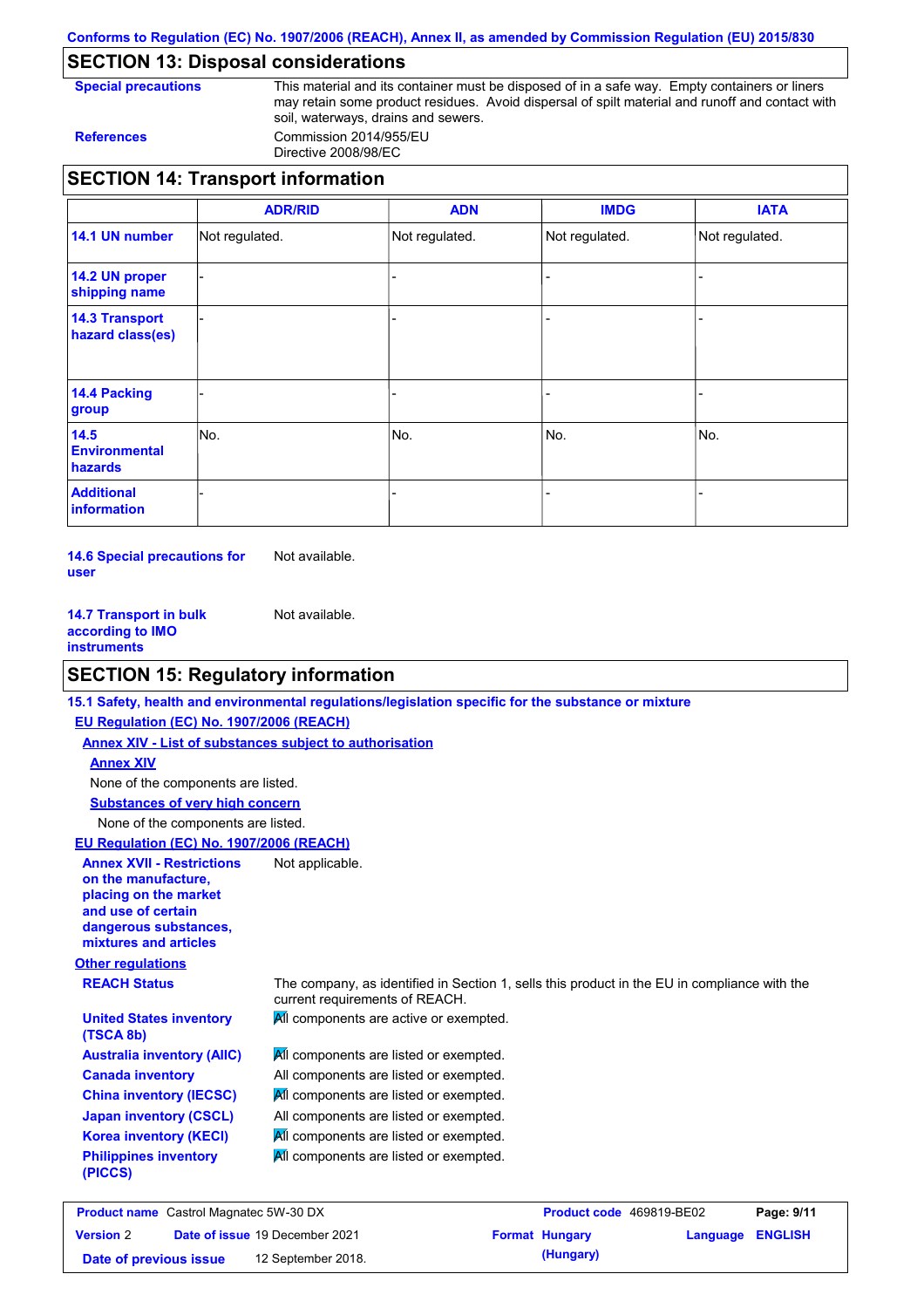# **SECTION 15: Regulatory information**

| <b>Taiwan Chemical</b><br><b>Substances Inventory</b>       | All components are listed or exempted.                                                                                                                                                     |
|-------------------------------------------------------------|--------------------------------------------------------------------------------------------------------------------------------------------------------------------------------------------|
| (TCSI)                                                      |                                                                                                                                                                                            |
| Ozone depleting substances (1005/2009/EU)                   |                                                                                                                                                                                            |
| Not listed.                                                 |                                                                                                                                                                                            |
| <b>Prior Informed Consent (PIC) (649/2012/EU)</b>           |                                                                                                                                                                                            |
| Not listed.                                                 |                                                                                                                                                                                            |
| <b>Persistent Organic Pollutants</b><br>Not listed.         |                                                                                                                                                                                            |
| <b>EU - Water framework directive - Priority substances</b> |                                                                                                                                                                                            |
| Mone of the components are listed.                          |                                                                                                                                                                                            |
| <b>Seveso Directive</b>                                     |                                                                                                                                                                                            |
| This product is not controlled under the Seveso Directive.  |                                                                                                                                                                                            |
| <b>References</b>                                           | Act No. XXV of 2000 on chemical safety<br>Decree No. 25/2000 (IX.30.) EüM of the Ministry of Health on chemical safety at work plus<br>amendments                                          |
|                                                             | Decree No. 44/2000 (XII.27.) EüM of the Ministry of Health on detailed arrangements for certain<br>procedures, activities relating to dangerous substances and dangerous preparations plus |
|                                                             | amendments<br>38/2009 (VII.7) The International Carriage of Dangerous Goods by the European Agreement<br>(ADR) "A" and "B" on the application of national annex plus amendments            |
| <b>15.2 Chemical safety</b><br>assessment                   | A Chemical Safety Assessment has been carried out for one or more of the substances within<br>this mixture. A Chemical Safety Assessment has not been carried out for the mixture itself.  |

# **SECTION 16: Other information**

| <b>Abbreviations and acronyms</b>             | ADN = European Provisions concerning the International Carriage of Dangerous Goods by                                      |                                 |               |
|-----------------------------------------------|----------------------------------------------------------------------------------------------------------------------------|---------------------------------|---------------|
|                                               | Inland Waterway                                                                                                            |                                 |               |
|                                               | ADR = The European Agreement concerning the International Carriage of Dangerous Goods by                                   |                                 |               |
|                                               | Road                                                                                                                       |                                 |               |
|                                               | ATE = Acute Toxicity Estimate                                                                                              |                                 |               |
|                                               | <b>BCF</b> = Bioconcentration Factor                                                                                       |                                 |               |
|                                               | CAS = Chemical Abstracts Service                                                                                           |                                 |               |
|                                               | CLP = Classification, Labelling and Packaging Regulation [Regulation (EC) No. 1272/2008]                                   |                                 |               |
|                                               | CSA = Chemical Safety Assessment                                                                                           |                                 |               |
|                                               | CSR = Chemical Safety Report                                                                                               |                                 |               |
|                                               | DMEL = Derived Minimal Effect Level                                                                                        |                                 |               |
|                                               | DNEL = Derived No Effect Level                                                                                             |                                 |               |
|                                               | EINECS = European Inventory of Existing Commercial chemical Substances                                                     |                                 |               |
|                                               | ES = Exposure Scenario                                                                                                     |                                 |               |
|                                               | EUH statement = CLP-specific Hazard statement                                                                              |                                 |               |
|                                               | EWC = European Waste Catalogue                                                                                             |                                 |               |
|                                               | GHS = Globally Harmonized System of Classification and Labelling of Chemicals                                              |                                 |               |
|                                               | IATA = International Air Transport Association                                                                             |                                 |               |
|                                               | IBC = Intermediate Bulk Container                                                                                          |                                 |               |
|                                               | <b>IMDG = International Maritime Dangerous Goods</b>                                                                       |                                 |               |
|                                               | LogPow = logarithm of the octanol/water partition coefficient                                                              |                                 |               |
|                                               | MARPOL = International Convention for the Prevention of Pollution From Ships, 1973 as                                      |                                 |               |
|                                               | modified by the Protocol of 1978. ("Marpol" = marine pollution)                                                            |                                 |               |
|                                               | OECD = Organisation for Economic Co-operation and Development                                                              |                                 |               |
|                                               | PBT = Persistent, Bioaccumulative and Toxic                                                                                |                                 |               |
|                                               | <b>PNEC = Predicted No Effect Concentration</b>                                                                            |                                 |               |
|                                               | REACH = Registration, Evaluation, Authorisation and Restriction of Chemicals Regulation<br>[Regulation (EC) No. 1907/2006] |                                 |               |
|                                               | RID = The Regulations concerning the International Carriage of Dangerous Goods by Rail                                     |                                 |               |
|                                               | <b>RRN = REACH Registration Number</b>                                                                                     |                                 |               |
|                                               | SADT = Self-Accelerating Decomposition Temperature                                                                         |                                 |               |
|                                               | SVHC = Substances of Very High Concern                                                                                     |                                 |               |
|                                               | STOT-RE = Specific Target Organ Toxicity - Repeated Exposure                                                               |                                 |               |
|                                               | STOT-SE = Specific Target Organ Toxicity - Single Exposure                                                                 |                                 |               |
|                                               | $TWA = Time weighted average$                                                                                              |                                 |               |
|                                               | $UN = United Nations$                                                                                                      |                                 |               |
|                                               | UVCB = Complex hydrocarbon substance                                                                                       |                                 |               |
|                                               | VOC = Volatile Organic Compound                                                                                            |                                 |               |
|                                               | vPvB = Very Persistent and Very Bioaccumulative                                                                            |                                 |               |
| <b>Product name</b> Castrol Magnatec 5W-30 DX |                                                                                                                            | <b>Product code</b> 469819-BE02 | Page: $10/11$ |

| <b>Product name</b> Castrol Magnatec 5W-30 DX |  |                                       | <b>Product code</b> 469819-BE02 |                       | Page: 10/11      |  |
|-----------------------------------------------|--|---------------------------------------|---------------------------------|-----------------------|------------------|--|
| <b>Version 2</b>                              |  | <b>Date of issue 19 December 2021</b> |                                 | <b>Format Hungary</b> | Language ENGLISH |  |
| Date of previous issue                        |  | 12 September 2018.                    |                                 | (Hungary)             |                  |  |